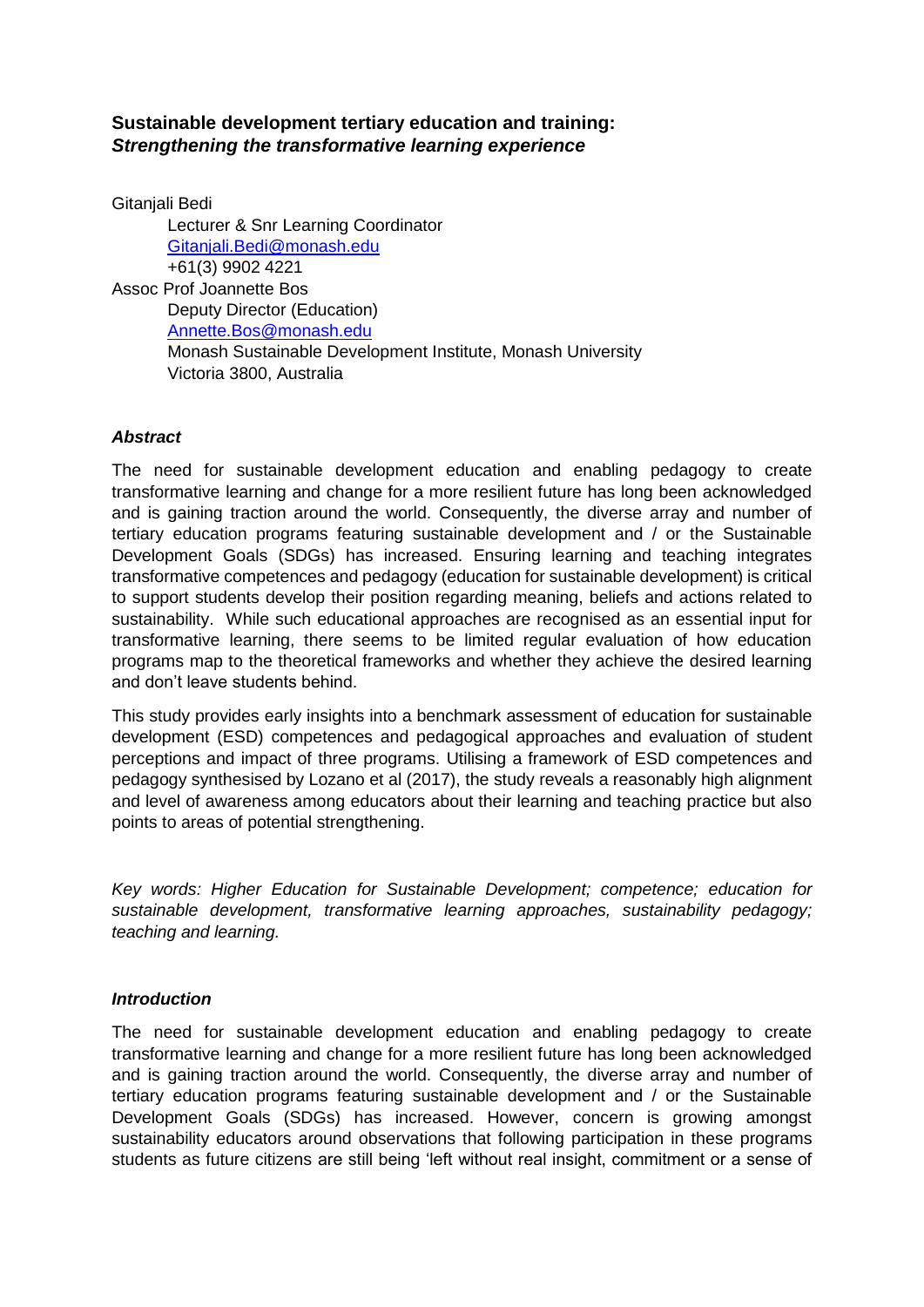their position regarding meaning, beliefs and action related to sustainability' (Scarff Seatter & Ceulemans 2017, 47).

Academics point to the 'paradox that arises when educators approach sustainability curriculum which has the potential to transform students' thinking and actions, with a reductive and non-substantive pedagogy' (Scarff Seatter & Ceulemans 2017, 47). Too often they assert, potentially transformative teaching is thwarted by passive, transmissive, didactic approaches.

Concerted efforts are being made by many within the sustainable development education community worldwide to address these concerns. From a theoretical perspective this has led over many decades to a series of conceptual insights and frameworks discussing competences and pedagogy leading to transformative learning, which in turn contributes to achieving sustainable development. In practice, educators are increasingly committed to support transformative learning of students towards more sustainability focused mindsets, behaviours and practices through their programs.

Ideally this is done through the integration of education for sustainable development (ESD) principles, competences and pedagogical approaches into program design, delivery and review and revision of existing programs. 'Education for sustainable development' or ESD is defined as teaching and learning approaches that equip educators to develop students' knowledge, competences, attitudes, and practices in order to contribute to more sustainable pathways (UNESCO, 2014; UNESCO 2015b). ESD approaches encompass the interlinkages across the environmental, societal, economic and cultural domains (Wals & Kieft, 2010; UNESCO, 2014) and have been promoted and advocated over the last few decades by global frameworks such as the United Nation's Decade of Education for Sustainable Development (2005-2014) and more recently the Global Action Programme on Education for Sustainable Development both led by UNESCO (Buckler & Creech, 2014; UNESCO, 2014). Within higher education, effective ESD equips students to be responsible global citizens and agents of change (Moore, 2005; Svanstrom, Lozano-Garcia, & Rowe, 2008).

While such educational approaches as described above are recognised as an essential input for transformative learning, there seems to be limited regular evaluation of how education programs map to the theoretical frameworks and whether they achieve the desired learning and don't leave students behind.

Monash Sustainable Development Institute (MSDI) strives to adhere to the above principles and we are committed to continuous improvement of our programs. This study reports early insights of a period assessment of some of its programs. This paper firstly presents the context of the programs assessed. This is followed by an evaluation of the programs against Lozano et al's framework. Also, student perceptions and impact of the courses are provided in this section.

The study confirms a reasonably high alignment and level of awareness among educators about their learning and teaching practice but also points to areas of potential strengthening.

## **Context and research approach**

Monash Sustainable Development Institute (or MSDI) located within Monash University (Melbourne, Australia), is a leading interdisciplinary research and education institute committed to progressing the Agenda for Sustainable Development Goals 2030 (United Nations, 2015). Its mission is to find solutions to some of the most significant challenges facing the world today and it does this in part through designing and delivering educational programs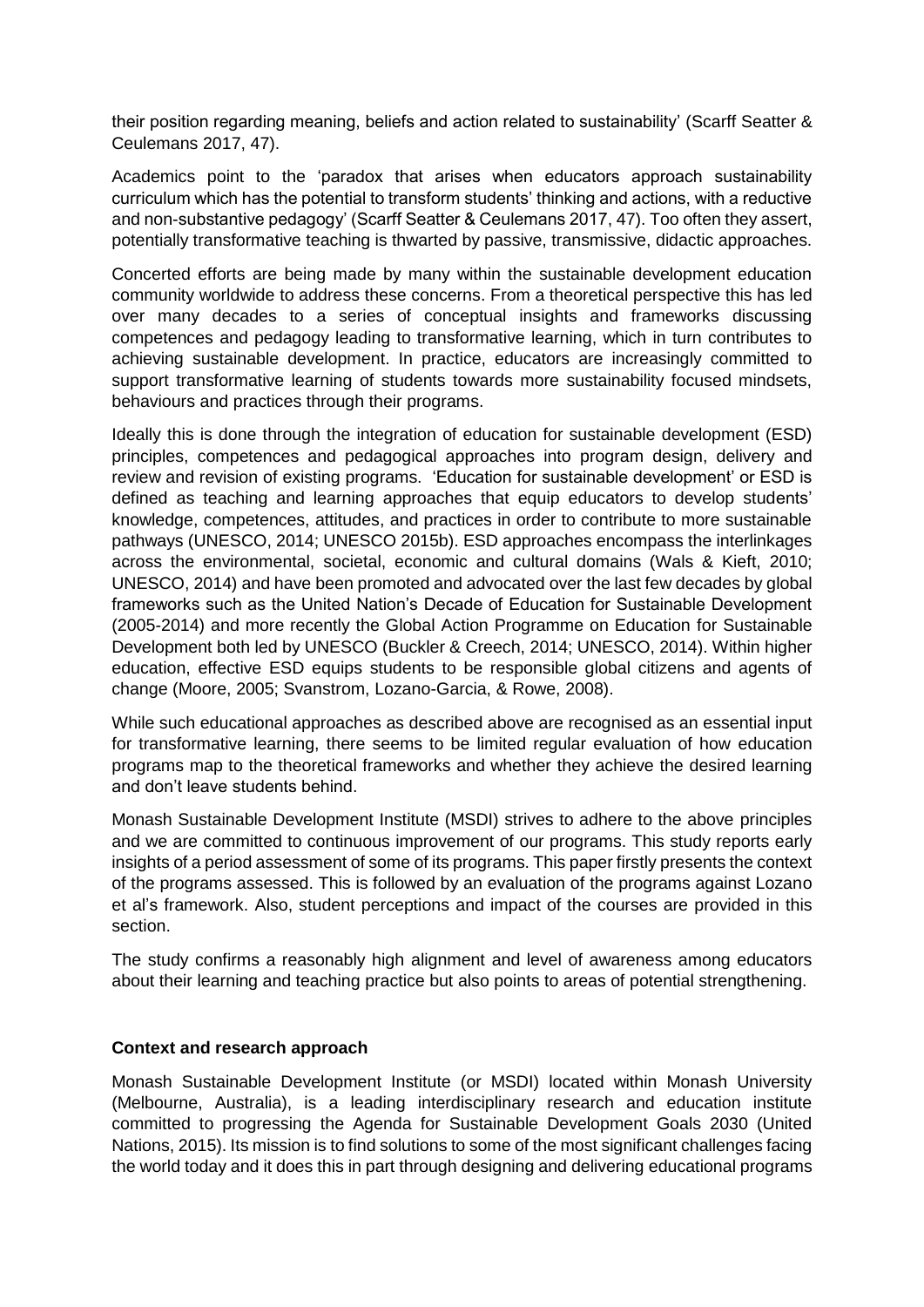that enable for students a process of transformative learning towards sustainability focused change to occur.

For this study, and as part of a commitment to periodic assessment and revision of its sustainability education and training programs, MSDI educators selected three relatively new and / or recently refreshed programs to be part of an audit and evaluation process assessing the degree to which identified ESD competences and pedagogies were integrated and adopted or not within each program.

The selected programs were three distinct sustainable development education programs (masters unit, undergraduate final year unit and extra-curricular training program) designed, developed and delivered by MSDI. The first program is an elective (non-compulsory) unit within the cross faculty Master of Environment and Sustainability on interdisciplinary sustainable development (*Interdisciplinary project for sustainable development solutions)* with teams of learners working in collaboration with external industry partners on consultancy projects addressing complex organisational challenges; the second is an undergraduate 'capstone' unit (*Sustainability practice and organisations*) requiring teams of students to approach and engage actual businesses and undertake a sustainability impact assessment and individually interview other businesses around positive sustainable development goals (SDGs) impacts; and the third is a refreshed extra-curricular, competitive-entry, sustainability leadership training program (*Green Steps)* featuring multi-disciplinary teams working on real life on-campus sustainability projects addressing a challenge with Monash University.

This study was carried out over four months over 2019 and used a qualitative case study approach to assess and evaluate the degree to which three MSDI tertiary education and training programs embed and reflect recognised education for sustainable development competences and pedagogical approaches.

The study draws upon a recent paper discussing a framework synthesising ESD competences and pedagogy that demonstrate transformational learning towards sustainable development. The authors considered several other ESD competence frameworks (van Kerkhoff & Lebel, 2006; Wiek at al, 2011; Vermeulen, 2014; Lozano et al, 2017) Lozano et al (2017) was selected as it represents one of the most comprehensive, recent, applicable and current synthesis of ESD approaches

The framework devised by Lozano, R., Merrill, M., Sammalisto, K., Ceulemans, K. and Lozano, F. (2017) consists of a synthesis of established twelve sustainability competences and twelve pedagogical approaches from the literature. It intends to guide sustainability educators in revising and developing effective sustainability education programs for 'future professionals and leaders' (Lozano et al, 2017). The framework goes as far as identifying specific competences combined with specific pedagogical approaches in a matrix to optimise transformative learning for sustainable development.

This study drew upon components of the paper; specifically, the syntheses of ESD competences and pedagogies. Due to time and resource constraints, the study did not go as far as applying the specific combinations of ESD competences and pedagogical approaches identified by the framework authors to the three program case studies.

The process involved educators responsible for those programs discussing and selfidentifying the degree to which particular ESD competences and pedagogical approaches were evident in current program delivery against an extensive list with explanations and definitions from Lozano et al (2017). Educators then selected from a choice of four short descriptors ('strong', 'moderate', 'limited' or 'none') one option that most closely matched.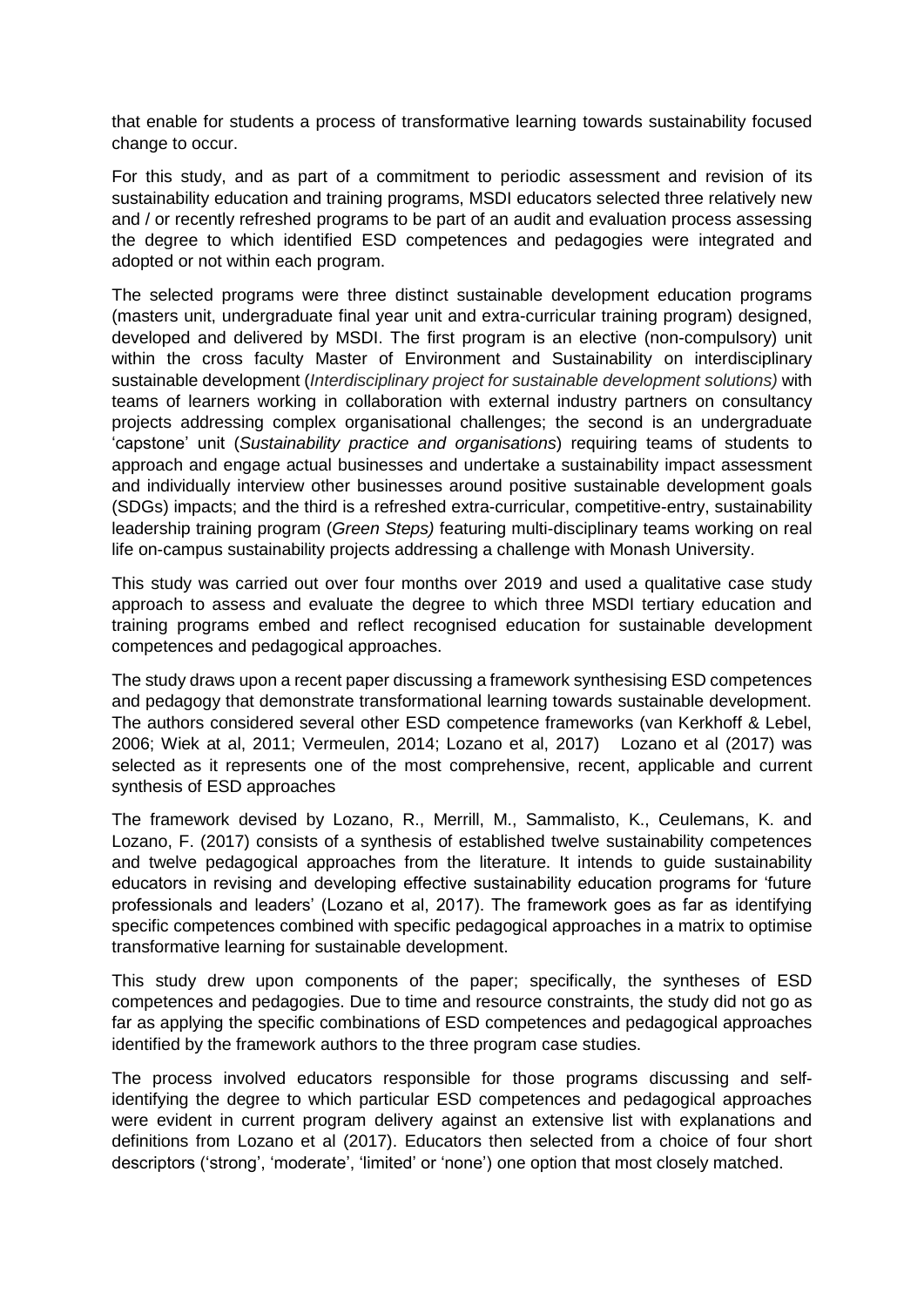In addition, the study also drew upon 2019 sample student testimonials and university student evaluation of teaching scores (for overall satisfaction) in order to provide student feedback on the three programs.

# *Findings*

Table 1 (below) maps three MSDI programs (masters unit, undergraduate capstone unit and the co-curricular program) against a cluster of twelve education for sustainable development competences (adapted from Lozano et al, 2017).

Table 2 (below) maps three MSDI programs against a cluster of twelve education for sustainable development pedagogical approaches (adapted from Lozano et al, 2017).

Table 3 (below) maps the three MSDI programs against additional competences and pedagogical approaches identified as frequently used by sustainability educators within MSDI. These additional competences were not specifically referred to within the clusters of competences and pedagogical approaches discussed by Lozano et al (2017). However, they arose in discussions with the three MSDI sustainability educators as important approaches currently utilised in transformative learning in their respective programs. Hence a decision was made to include these.

Tables  $1 - 3$  have been colour coded based on the four responses ('strong' = green, 'moderate' = light green', 'limited' = light yellow, 'none' = light red).

Table 4 (below) provides sample testimonials from students and university student evaluation and teaching scores for all three programs over 2019.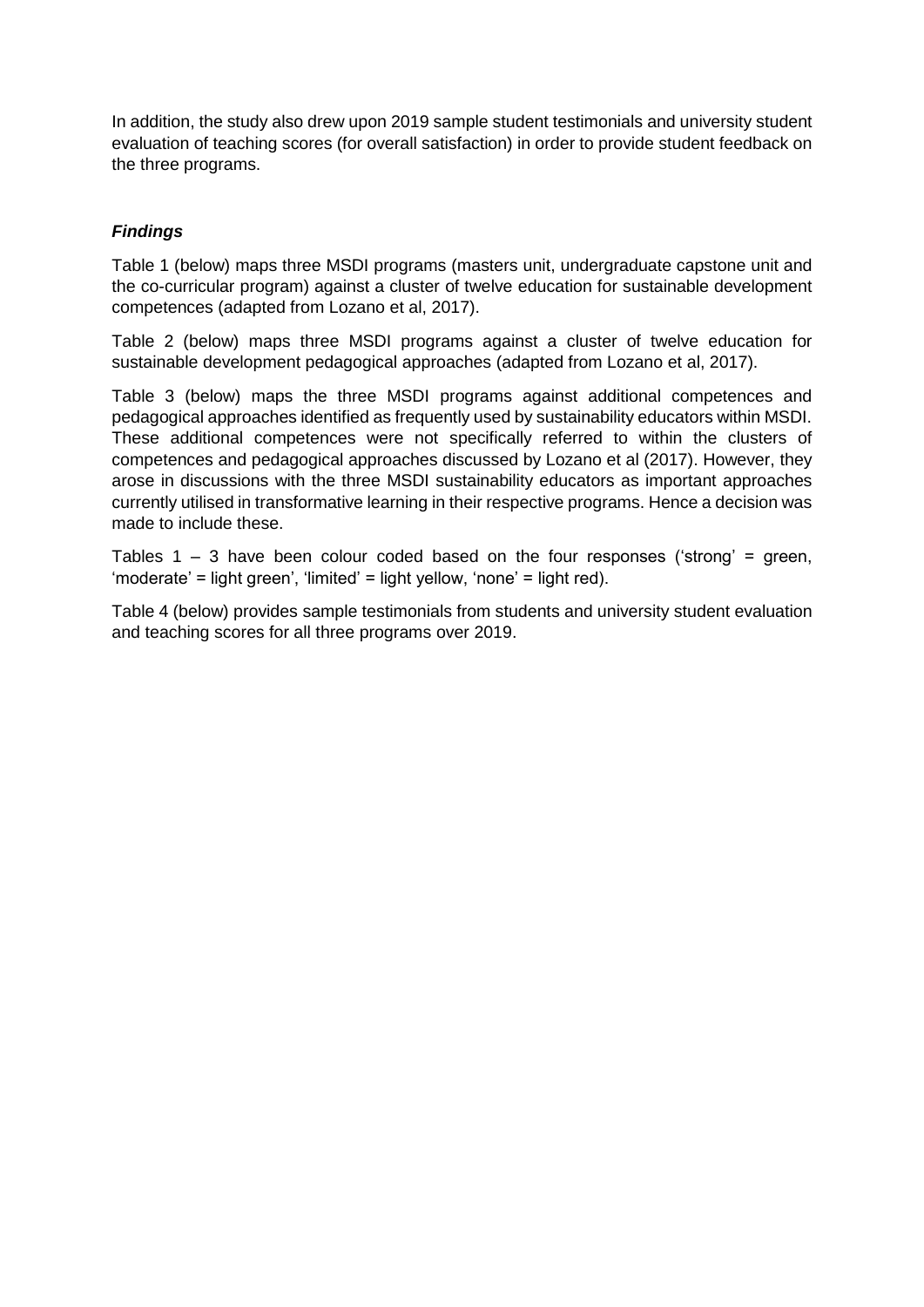#### **Table 1: Education for Sustainable Development (ESD) competences applied to three MSDI programs**

| <b>Competences</b>                              | <b>Principles</b>                                                                                                                                                                                                                                                                                                    | <b>Masters Unit</b> | <b>UG Capstone</b><br><b>Unit</b> | <b>Co-Curricular</b><br>Program |
|-------------------------------------------------|----------------------------------------------------------------------------------------------------------------------------------------------------------------------------------------------------------------------------------------------------------------------------------------------------------------------|---------------------|-----------------------------------|---------------------------------|
| Systems thinking                                | • Analysis of complex systems across<br>different scales and domains of inquiry<br>• Understanding of connectivity and<br>cause-effect relationships                                                                                                                                                                 | <b>MODERATE</b>     | <b>MODERATE</b>                   | <b>STRONG</b>                   |
| Interdisciplinary<br>work                       | • Appreciation, evaluation,<br>contextualisation, and use of knowledge<br>and methods of different disciplines<br>• Ability to work on complex problems in<br>interdisciplinary contexts                                                                                                                             | <b>STRONG</b>       | <b>STRONG</b>                     | <b>STRONG</b>                   |
| Anticipatory<br>thinking                        | • Envisioning, analysis, and evaluation of<br>possible futures, including scenarios<br>with multi-generational timescales<br>• Application of precautionary principle<br>• Dealing with risks and changes                                                                                                            | <b>STRONG</b>       | <b>STRONG</b>                     | <b>STRONG</b>                   |
| Justice,<br>responsibility,<br>and ethics       | • Application of concepts of ethics, justice,<br>social and ecological integrity, and<br>equity<br>• Description, negotiation, and<br>reconciliation of principles, values, aims,<br>and goals for sustainability<br>• Ethics and sustainability of personal<br>and professional behaviour                           | <b>MODERATE</b>     | <b>STRONG</b>                     | <b>STRONG</b>                   |
| Critical<br>thinking and<br>analysis            | • Ability to challenge norms, practices,<br>and opinions<br>• Reflection on one's own values,<br>perceptions, and actions<br>• Understanding of external perspectives                                                                                                                                                | <b>STRONG</b>       | <b>STRONG</b>                     | <b>STRONG</b>                   |
| Interpersonal<br>relations and<br>collaboration | • Participatory and collaborative<br>approaches to solving problems or<br>conducting research<br>• Skills and understandings in<br>communication, deliberation,<br>negotiation, empathizing, leadership,<br>and collaboration<br>• Participation in community processes<br>• Learning from other perspectives        | <b>STRONG</b>       | <b>STRONG</b>                     | <b>STRONG</b>                   |
| Empathy and<br>change of<br>perspective         | • Accepting and embracing of a diversity<br>of opinions, experiences, or<br>perspectives<br>• Ability to identify own and external<br>perspectives<br>• Ability to deal with internal and external<br>value orientation                                                                                              | <b>STRONG</b>       | <b>MODERATE</b>                   | <b>MODERATE</b>                 |
| Communication<br>and use of media               | • Ability to communicate effectively in<br>intercultural contexts<br>• Ability to use appropriate information<br>and communication technologies<br>• Critical consideration and evaluation of<br>media<br>• Ability to design and implement<br>interventions, transitions, and<br>transformations for sustainability | <b>STRONG</b>       | <b>MODERATE</b>                   | <b>STRONG</b>                   |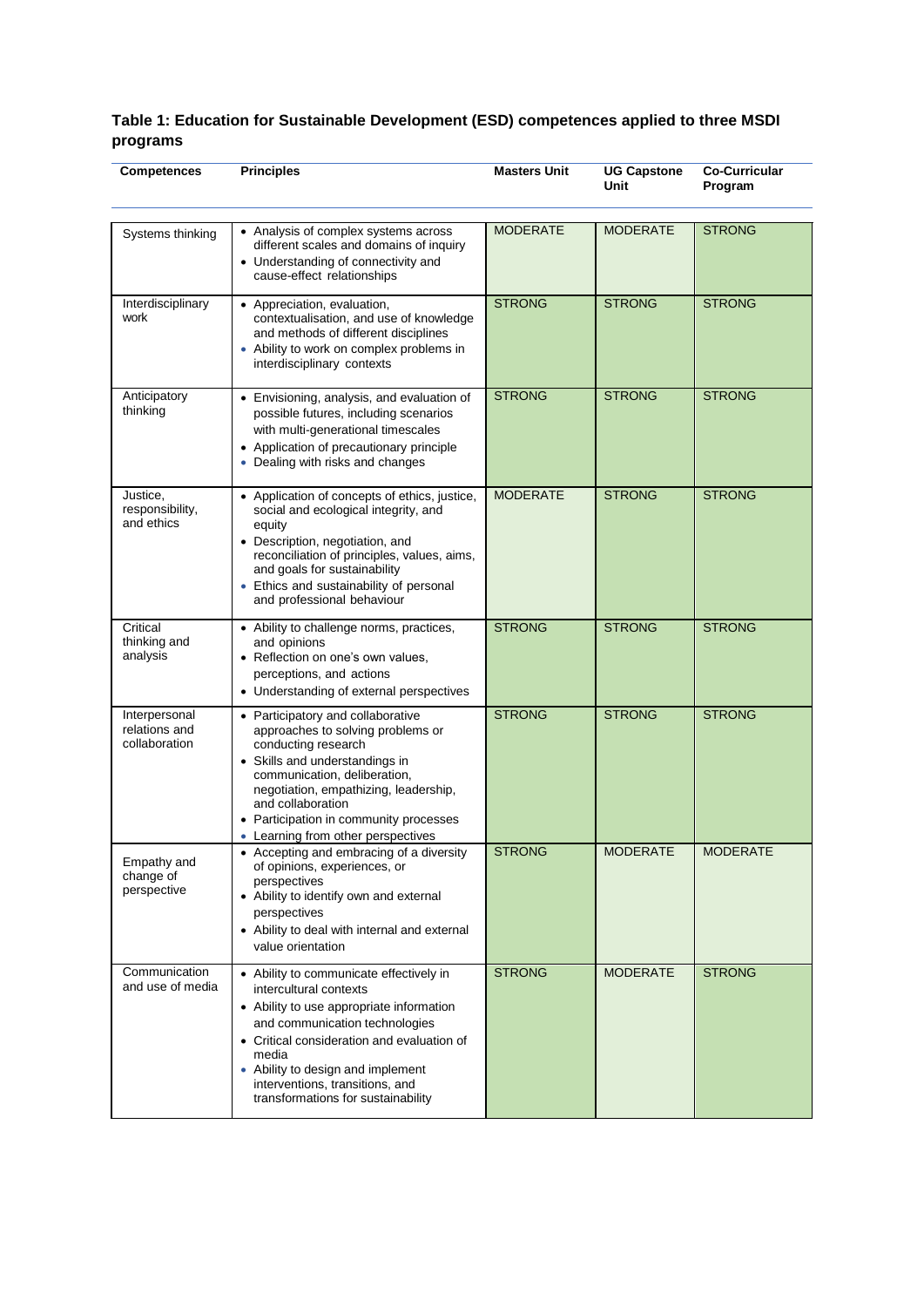| Strategic action                                 | • Active and responsible engagement in<br>sustainability activities<br>Development and application of ideas<br>and strategies<br>Planning and executing projects<br>• Organisation, leading, and controlling<br>processes, projects, interventions, and<br>transitions | <b>STRONG</b> | <b>STRONG</b>   | <b>STRONG</b>   |
|--------------------------------------------------|------------------------------------------------------------------------------------------------------------------------------------------------------------------------------------------------------------------------------------------------------------------------|---------------|-----------------|-----------------|
| Personal<br>involvement                          | • Participation in creating<br>sustainability initiatives<br>• Willingness and ability to take<br>action<br>Willingness to learn and innovate                                                                                                                          | <b>STRONG</b> | <b>LIMITED</b>  | <b>STRONG</b>   |
| Assessment<br>and<br>evaluation                  | • Develop assessment and evaluation<br>standards and guidelines<br>• Independent evaluations with respect to<br>conflicts of interest and goals, uncertain<br>knowledge, and contradictions                                                                            | <b>STRONG</b> | <b>MODERATE</b> | <b>MODERATE</b> |
| Tolerance for<br>ambiguity<br>and<br>uncertainty | • Coping with conflicts, competing<br>goals and interests, contradictions,<br>and setbacks                                                                                                                                                                             | <b>STRONG</b> | <b>STRONG</b>   | <b>STRONG</b>   |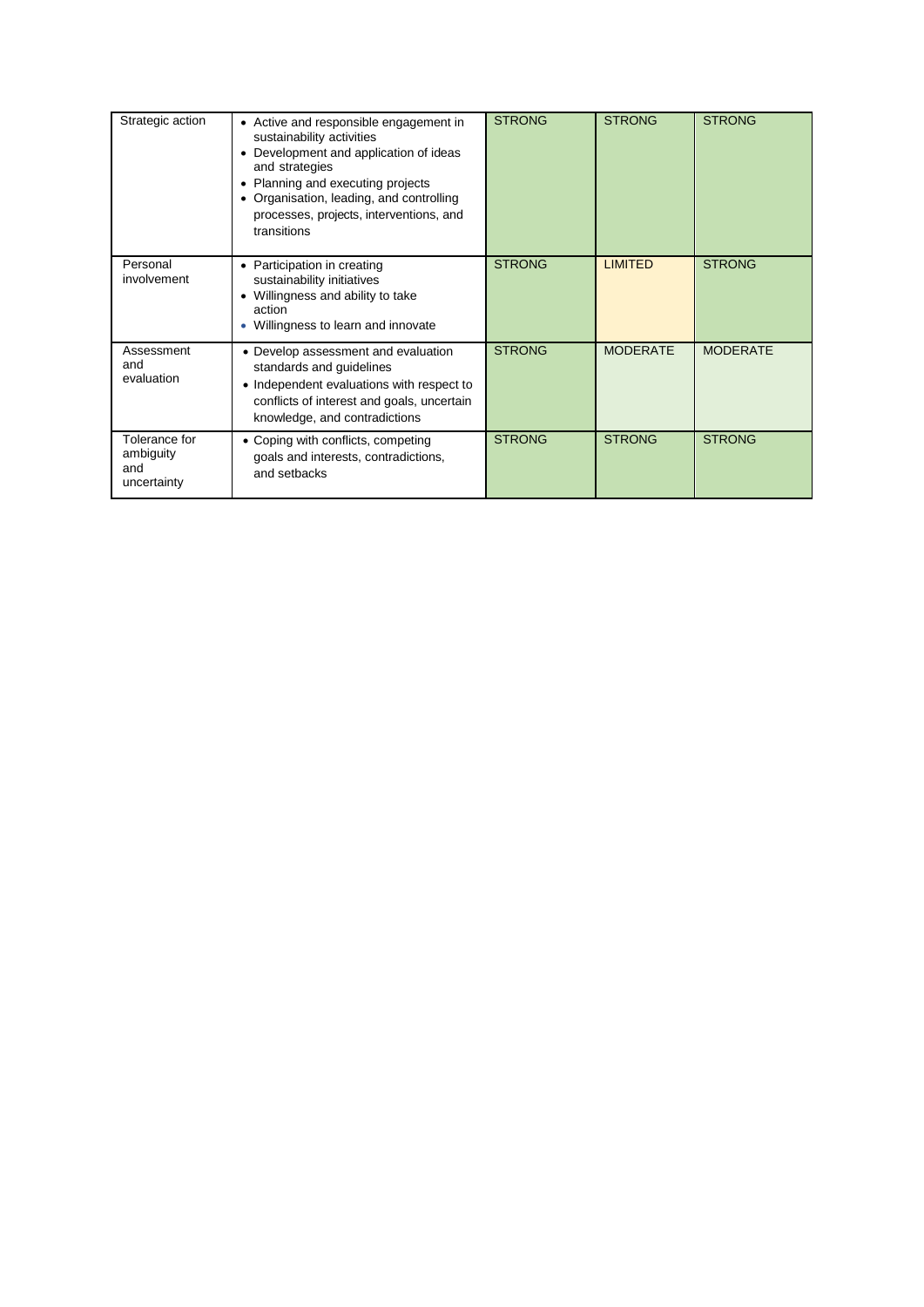# **Table 2: ESD pedagogical approaches applied to three MSDI programs**

| <b>Pedagogical Approaches</b>                                                | <b>Description</b>                                                                                                                                            | <b>Masters Unit</b>                                                                         | <b>UG Capstone</b><br>Unit | <b>Co-Curricular</b><br>Program |
|------------------------------------------------------------------------------|---------------------------------------------------------------------------------------------------------------------------------------------------------------|---------------------------------------------------------------------------------------------|----------------------------|---------------------------------|
| Case studies<br>(Universal)                                                  | Real world examples,<br>problems, controversies,<br>diversity of perspectives                                                                                 | <b>LIMITED</b><br>(STUDENTS<br><b>ENGAGE IN REAL</b><br><b>LIFE CASE</b><br><b>STUDIES)</b> | <b>MODERATE</b>            | <b>MODERATE</b>                 |
| Inter-disciplinary team<br>teaching<br>(Universal)                           | Team teaching with specialists<br>from a range of discipline<br>backgrounds                                                                                   | <b>STRONG</b>                                                                               | <b>STRONG</b>              | <b>STRONG</b>                   |
| Lecturing<br>(Universal)                                                     | Structured, theory focused<br>learning. Didactic approaches.                                                                                                  | <b>LIMITED</b>                                                                              | <b>LIMITED</b>             | <b>LIMITED</b>                  |
| Mind and concept maps<br>(Community and social<br>justice)                   | Graphical representation of<br>relationship between ideas,<br>actors. Non-linear.                                                                             | <b>MODERATE</b>                                                                             | <b>NONE</b>                | <b>STRONG</b>                   |
| Project- or Problem-based<br>learning<br>(Community and social<br>justice)   | Complex real-world learning.<br>Collaborative group work. May<br>engage external stakeholders<br>to address problems similar to<br>professional consultation. | <b>STRONG</b>                                                                               | <b>STRONG</b>              | <b>STRONG</b>                   |
| <b>Community Service</b><br>Learning<br>(Community and social<br>justice)    | Student engagement in<br>activities benefiting others.                                                                                                        | <b>MODERATE</b>                                                                             | <b>MODERATE</b>            | <b>STRONG</b>                   |
| Jigsaw/Interlinked Teams<br>(Community and social<br>justice)                | Students assigned to develop<br>expertise on sub topics and<br>share with others in team.                                                                     | <b>NONE</b>                                                                                 | <b>NONE</b>                | <b>NONE</b>                     |
| <b>Participatory Action</b><br>Research<br>(Community and social<br>justice) | Collaborative approach to<br>research; co-production of<br>knowledge with non-academic<br>'subjects'.                                                         | <b>MODERATE</b>                                                                             | <b>LIMITED</b>             | <b>MODERATE</b>                 |
| Eco-justice and<br>community<br>(Environmental<br>education)                 | Deep transformation of<br>mindset of facilitator &<br>students away from<br>mechanistic metaphors to<br>ones rooted in ecological<br>systems.                 | <b>LIMITED</b>                                                                              | <b>LIMITED</b>             | <b>MODERATE</b>                 |
| Place-based<br>environmental education<br>(Environmental<br>education)       | Cultivating a richer sense of<br>place; and knowledge and<br>care for the environment.                                                                        | <b>NONE</b>                                                                                 | <b>NONE</b>                | <b>MODERATE</b>                 |
| Supply chain/Life Cycle<br>Analysis<br>(Environmental<br>education)          | Sustainability taught through a<br>lens of product or commodity;<br>understanding economic,<br>social and environmental<br>contexts.                          | <b>NONE</b>                                                                                 | <b>STRONG</b>              | <b>MODERATE</b>                 |
| <b>Traditional ecological</b><br>knowledge<br>(Environmental<br>education)   | Indigenous knowledge<br>systems and values for<br>biodiversity conservation;<br>sustaining threatened cultural<br>diversity.                                  | <b>LIMITED</b>                                                                              | <b>NONE</b>                | <b>LIMITED</b>                  |

*Source:* Adapted from Lozano et al, 2017; MSDI, 2019.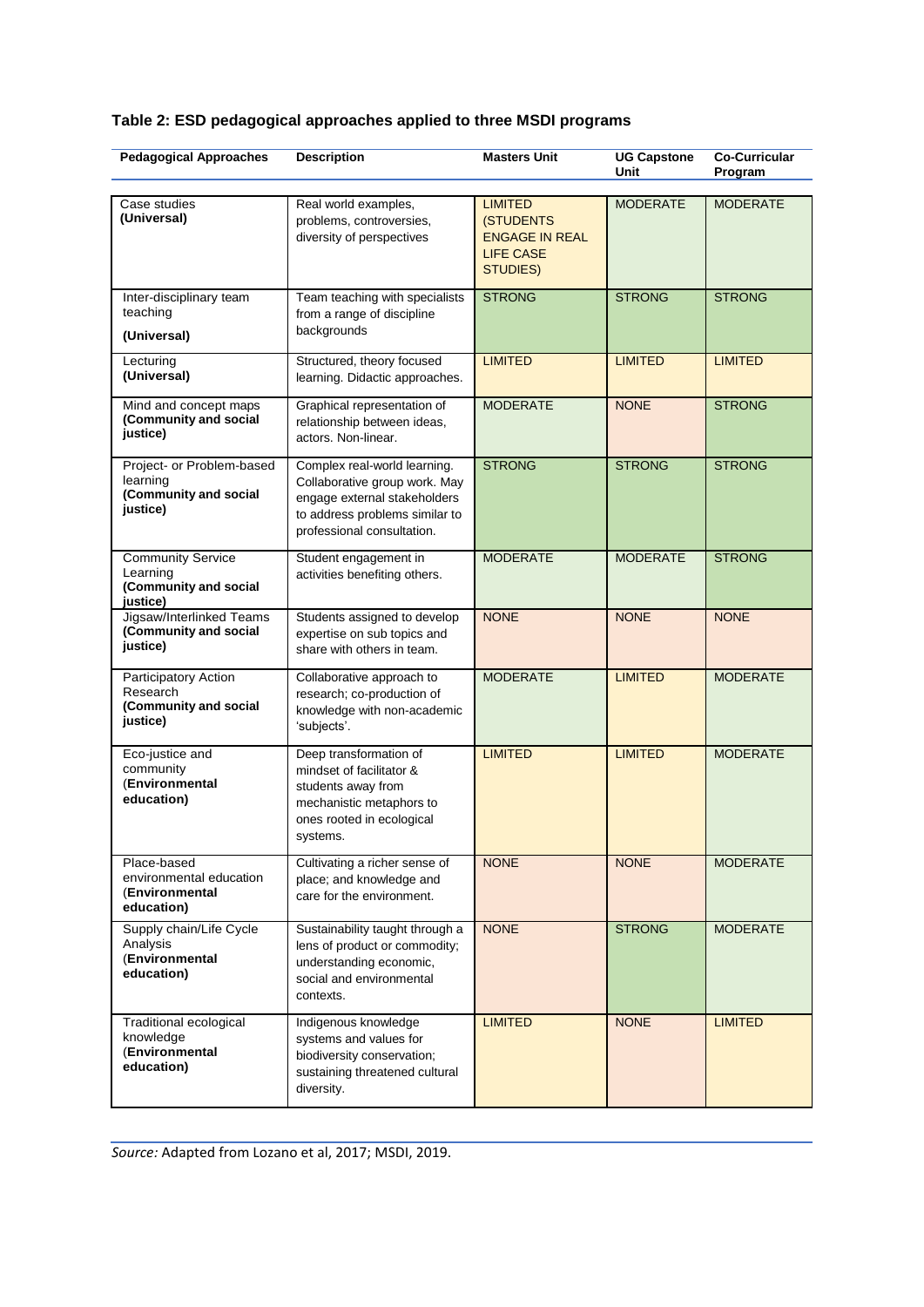| Table 3: Other competences and pedagogical approaches applied to three MSDI programs |  |  |
|--------------------------------------------------------------------------------------|--|--|
|--------------------------------------------------------------------------------------|--|--|

| <b>Competences &amp;</b><br>Pedagogical<br><b>Approaches</b> | <b>Description</b>                                                                                                                                                           | <b>Masters Unit</b> | <b>UG Capstone</b><br>Unit | <b>Co-Curricular</b><br>Program |
|--------------------------------------------------------------|------------------------------------------------------------------------------------------------------------------------------------------------------------------------------|---------------------|----------------------------|---------------------------------|
| Facilitation (vs lecturing)                                  | Encouraging student's role to be<br>active learners, engaged, critical,<br>questioning. Shared inquiry.                                                                      | <b>STRONG</b>       | <b>STRONG</b>              | <b>STRONG</b>                   |
| <b>Critical Thinking</b>                                     | Encouraging students to question<br>assumptions, use evidence,<br>employ reason and analysis to<br>evaluate information.                                                     | <b>STRONG</b>       | <b>STRONG</b>              | <b>STRONG</b>                   |
| Learning by Doing                                            | Experiential learning or learning<br>through reflection on doing.                                                                                                            | <b>STRONG</b>       | <b>STRONG</b>              | <b>STRONG</b>                   |
| Self-Reflection and<br>Reflexivity                           | Learning tool to engage students<br>in their own learning process,<br>develop their capacity to reflect on<br>and critically evaluate their own<br>learning and development. | <b>STRONG</b>       | <b>STRONG</b>              | <b>STRONG</b>                   |
| Peer to Peer Assessment                                      | Encouraging students to take<br>responsibility for assessing and<br>evaluating the work of others and<br>recommending strategies for<br>improvement.                         | <b>STRONG</b>       | <b>STRONG</b>              | <b>MODERATE</b>                 |
| Futures / Visioning / Back<br>casting                        | Engaging students in developing<br>shared visions of desirable futures<br>and working backwards to identify<br>policies, processes and<br>approaches to reach these.         | <b>NONE</b>         | <b>STRONG</b>              | <b>STRONG</b>                   |
| Appreciative Inquiry                                         | Strengths based inquiry and<br>engagement approach that seeks<br>to engage stakeholders in self-<br>determined change.                                                       | <b>NONE</b>         | <b>MODERATE</b>            | <b>NONE</b>                     |

*Source:* Monash Sustainable Development Institute, 2019.

#### **Table 4: University Student Evaluation of Teaching Scores and testimonials from the three MSDI programs**

| <b>MSDI Program</b>                                                                           | <b>Student Testimonials</b>                                                                                                                                                                                                                                                                                                                                                  | Overall<br><b>Satisfaction</b> |
|-----------------------------------------------------------------------------------------------|------------------------------------------------------------------------------------------------------------------------------------------------------------------------------------------------------------------------------------------------------------------------------------------------------------------------------------------------------------------------------|--------------------------------|
| Masters Unit<br>(Interdisciplinary<br>project for<br>sustainable<br>development<br>solutions) | "From all the units I undertook ENS5910 was without a doubt the highlight of the entire<br>masters for it was the perfect blend between theory and practice and more importantly,<br>it gave me a chance to experience the best aspects of an internship as well as<br>research. Credit is really (to the educator) for making this such developmental<br>experience" (2019) | 4.60 / 5.00                    |
|                                                                                               | "I really enjoyed having a whole semester to work on a project and to do so with one<br>team. You could really see the project and team members, including myself, develop<br>and change over the time" (2019)                                                                                                                                                               |                                |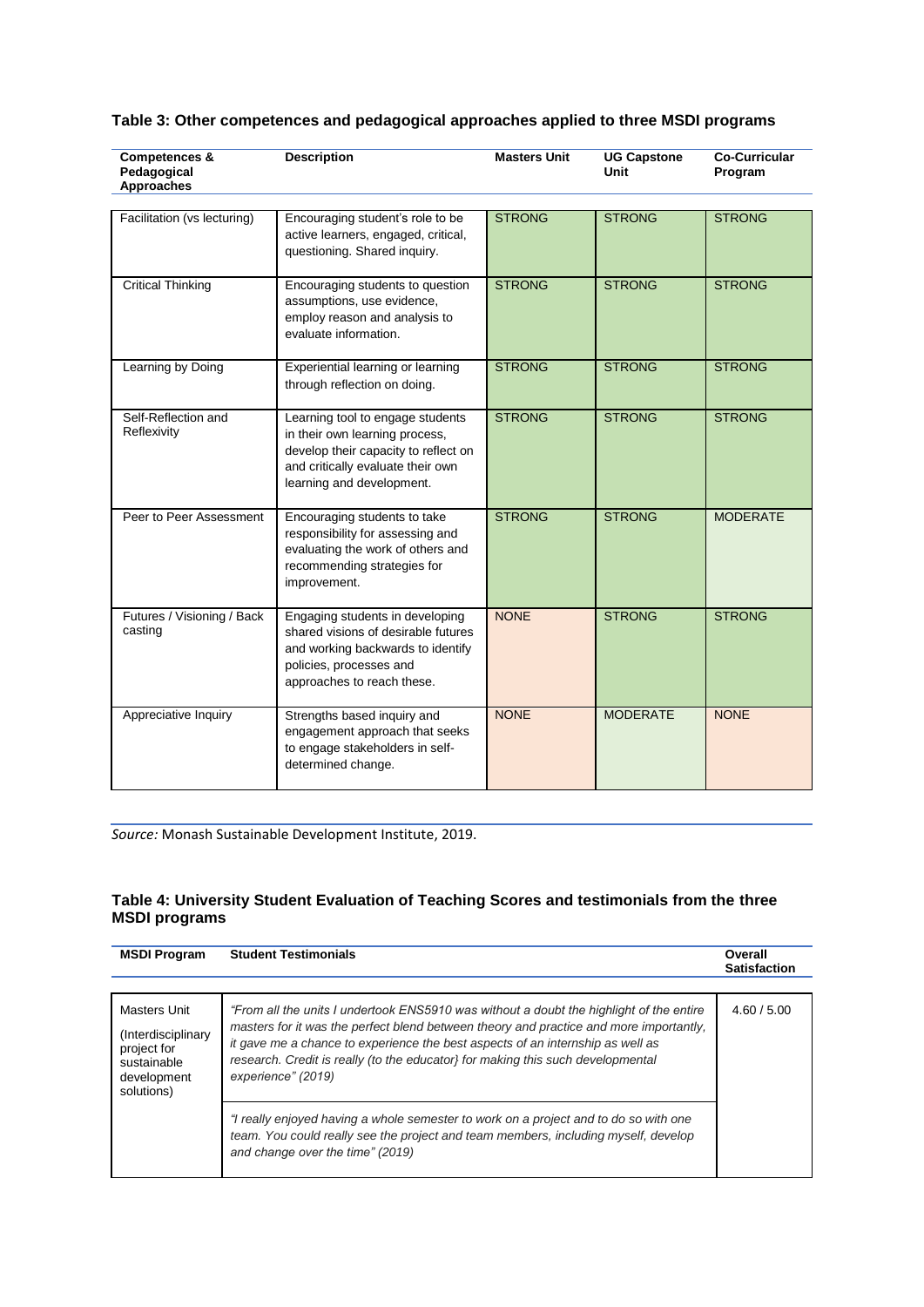| <b>UG Capstone</b><br>Unit<br>(Sustainability)<br>Practice &<br>Organisations) | "This unit allowed me to understand the importance of sustainability and equip me with<br>the relevant skills to integrate sustainability in the future" (2019)                                                                                                                                                                                                                                                                            | 4.30 / 5.00 |
|--------------------------------------------------------------------------------|--------------------------------------------------------------------------------------------------------------------------------------------------------------------------------------------------------------------------------------------------------------------------------------------------------------------------------------------------------------------------------------------------------------------------------------------|-------------|
|                                                                                | "It has helped me change the way I think about business and what its aim should be.<br>This is something I will be keeping close to my heart for a long time to come" (2019)                                                                                                                                                                                                                                                               |             |
|                                                                                | "I believe this unit should be accessible to more units. I personally don't know why this<br>unit is a core unit or why it was only in my final year I learnt about sustainability. I do<br>honestly believe that this unit should be mandatory for any future business/commerce<br>students". (2019)                                                                                                                                      |             |
|                                                                                | "I have greatly enjoyed and benefited from your class as your class really helped me to<br>grow more and realise how strong my desire to become a leader and an entrepreneur,<br>especially in the beauty industry, and I would really love to create a sustainable<br>business". (2019)                                                                                                                                                   |             |
| Co-Curricular<br>Program<br>(Green Steps)                                      | "It is so easy to get bogged down in the negativity of sustainability issues, but Green<br>Steps provides a truly inspiring, hands on experience that equips you with the skills<br>and knowledge to make an actual difference in the world. The Green Steps team is so<br>engaging and fun to work with and make the entire process so worthwhile - I cannot<br>recommend enough!" - Bachelor of Laws (Honours) and Global Studies (2019) | 9.4/10      |
|                                                                                | "Amazing opportunity to learn more about sustainability issues! Equipped me to<br>become a change agent. Definitely one of the highlights of my time with Monash Uni!" -<br>Master of International Sustainable Tourism Management (2019)                                                                                                                                                                                                  |             |
|                                                                                | "Gave me skills and knowledge that I can utilise in all areas of my life, as well as<br>educating me in all aspects of sustainability, and creating a community of like-minded<br>people who give each other belief that the world can be a better place." - Bachelor of<br>Engineering/Science (2019)                                                                                                                                     |             |

*Source:* Monash Sustainable Development Institute, 2019.

## *Discussion and concluding remarks*

The need for effective sustainable development education to support tertiary level transformative learning and change towards more sustainable futures is well recognised by sustainability educators. Ensuring learning and teaching integrates transformative competences and pedagogy (education for sustainable development) is critical to support students develop their position regarding meaning, beliefs and actions related to sustainability.

Monash Sustainable Development Institute (MSDI) undertook a study on three of their programs to assess the extent to which education for sustainable development (ESD) competences and pedagogical approaches are integrated. Further they reviewed student overall satisfaction scores and student testimonials for the programs as a gauge of student engagement and satisfaction.

Overall the study reveals a range of ESD competences and pedagogical approaches currently being implemented in three MSDI programs. Findings confirmed that MSDI selected programs were generally strong in the integration of ESD competences while application of ESD pedagogical approaches were mixed – strong in some programs and not in others. Discussions with program educators revealed additional competences and pedagogical approaches were regarded to be critical in enabling transformative learning for students. MSDI educators employ a greater range of approaches for effective ESD than identified in the literature discussed by Lozano and that some traditional approaches can still be useful. Student evaluations of overall (program) satisfaction and testimonials reflected a high level of engagement, satisfaction and altering of views and beliefs as a result of completion in all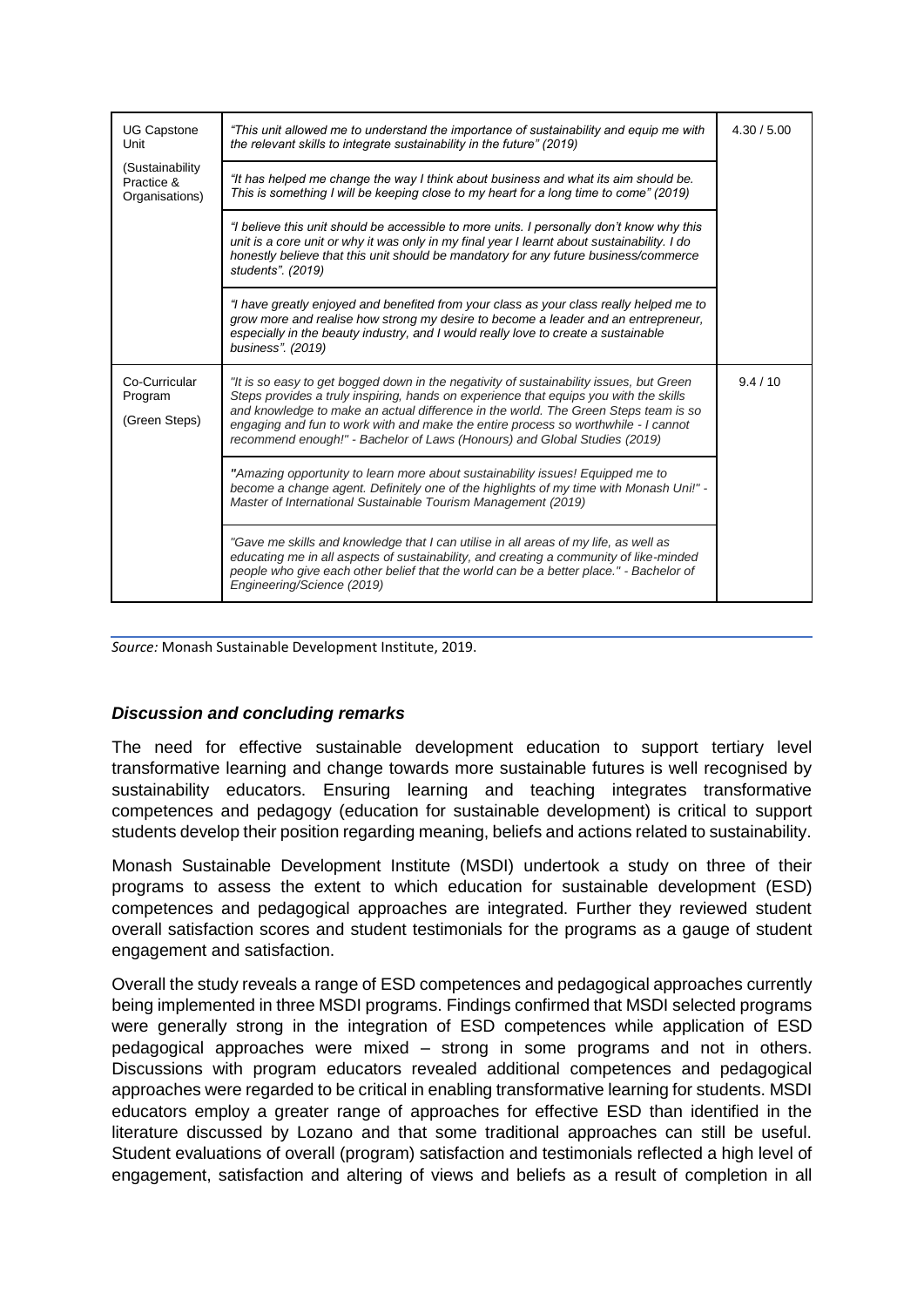programs. These outcomes indicate a shift towards more sustainability focused mindsets, behaviours and practices of the students.

The findings pointed to areas of potential strengthening for future course revision and consideration for new course design. For example; integration of Indigenous and Traditional knowledge is weak across the three programs. Educators acknowledged this to be a challenging domain they struggle with for a range of reasons (such as; lack of educator knowledge and confidence to authentically reflect Indigenous knowledge perspectives, absence of Indigenous educators and voices in sustainability disciplines). Place-based education was also weak across the programs reviewed. These findings while not surprising, provide further impetus MSDI to consider how to address this gap in these programs and bring Indigenous knowledge and place-based education into learning and teaching in more meaningful and authentic ways.

The findings revealed notable strengths inherent in the programs. One consistent strength across all three programs is the embedding of real-world and problem-based learning - often through collaboration with external partners. MSDI educators observed real-world and problem-based learning to be powerful approaches employed to create transformative learning. A recent study corroborated this in finding that practice-oriented learning and collaborative projects with a range of societal stakeholders demonstrates higher success in building interpersonal, strategic and normative competences (Trencher et al, 2018).

The study confirms a reasonably high level of awareness among educators about their learning and teaching practice and what contributes to effective transformative learning for sustainable development. MSDI educators hold regular education capability building sessions and undertake mentoring of and provide support to less experienced staff. However, it was noted that educators need time and resources invested to build their professional capacity for learning and teaching using ESD approaches.

Real world, problem-based learning approaches needs time to build and maintain relationships with external collaborating stakeholder organisations. Often educators are dependent on involvement with external stakeholders and need to have strong partnerships to allow some competences and pedagogical approaches to be fulfilled. The requires sometimes long process of relationship building, development of procedures (to overcome possible risks associated with the programs) and considerable time for mentoring students (and employers) in the work place.

Educators acknowledge there is no 'one right way' to create transformative learning environments. This study has made the program design and delivery process more 'conscious'. It has helped MSDI to reflect on what aspects of programs need to be strengthened. It has also raised questions whether it is necessary to address multiple ESD competences and pedagogical approaches in particular programs; and if not; how many are sufficient to enable the sort of shift in mindset required.

This study contributes to an internal process of periodic evaluation of sustainability education programs and how they map to the theoretical frameworks and whether they achieve the desired learning and don't leave students behind.

This study provides early insights into a benchmark assessment of education for sustainable development (ESD) competences and pedagogical approaches of three MSDI programs. It confirms a reasonably high alignment and level of awareness among educators about their learning and teaching practice but also points to areas of potential strengthening.